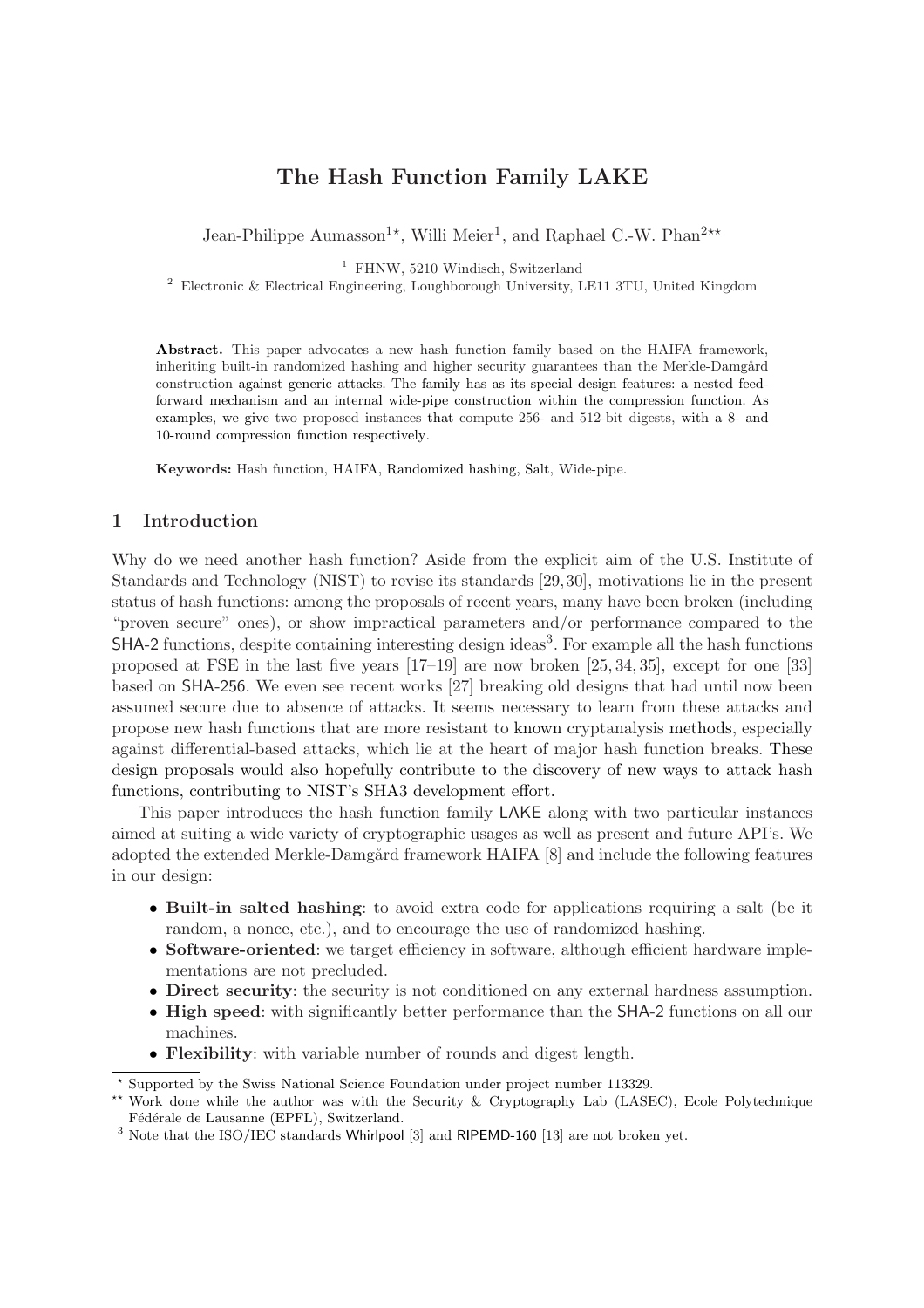Road Map. First we give a complete specification of LAKE (§2), then we explain our design choices (§3), present performance (§4), and study security of the proposed instances (§5). Appendices include lists of constants, and test values.

# 2 Specification

This section gives a bottom-up specification of the LAKE family, and the definition of the instances LAKE-256 and LAKE-512 ("LAKE" designates both the general structure and the family of hash functions built upon it, while instances have parametrized names). We'll meet the following symbols throughout the paper (length unit is the bit).

| $\overline{w}$              | Length of a word                | $\overline{M}$  | Padded message                     |
|-----------------------------|---------------------------------|-----------------|------------------------------------|
| $\boldsymbol{n}$            | Length of the chaining variable | $\tilde{M}^t$   | $t$ -th (padded) message block     |
| m                           | Length of the message block     | $\tilde{M}_i^t$ | <i>i</i> -th word of $\tilde{M}^t$ |
| $\mathcal{S}_{\mathcal{S}}$ | Length of the salt              | N               | Number of blocks of $M$            |
| $\overline{d}$              | Length of the digest            | S               | Salt                               |
| $\boldsymbol{b}$            | Length of the block index       | $S_i$           | <i>i</i> -th word of the salt      |
| $\mathcal{r}$               | Number of rounds                | $H^t$           | $t$ -th chaining variable          |
| $\pm$                       | Index of the current block      | $H_i^t$         | <i>i</i> -th word of $H^t$         |
| $t_i$                       | <i>i</i> -th word of $t$        | D               | Message digest                     |
| M                           | Message to hash                 |                 | $n$ -bit fixed initial value       |

We let lengths  $n, m$ , etc. be multiples of w. Hexadecimal numbers are written in typewriter style, and function or primitive labels in sans-serif font. The operator symbols  $+$ ,  $\oplus$ ,  $\gg$ ,  $\vee$ ,  $\wedge$  keep their standard definition. Last but not least, LAKE is defined in unsigned little-endian representation.

## 2.1 Building Blocks

LAKE's compression function compress is made up of three procedures: *initialization* (function saltstate), internal *round function* (function processmessage), and *finalization* (function feedforward). Fig. 1 represents the interaction between these functions.



Fig. 1. The structure of LAKE's compression function: the chaining variable  $H_{i-1}$  is transformed into a local chaining variable twice as large, which undergoes message-dependent modification, before being shrunk to define  $H_i$ .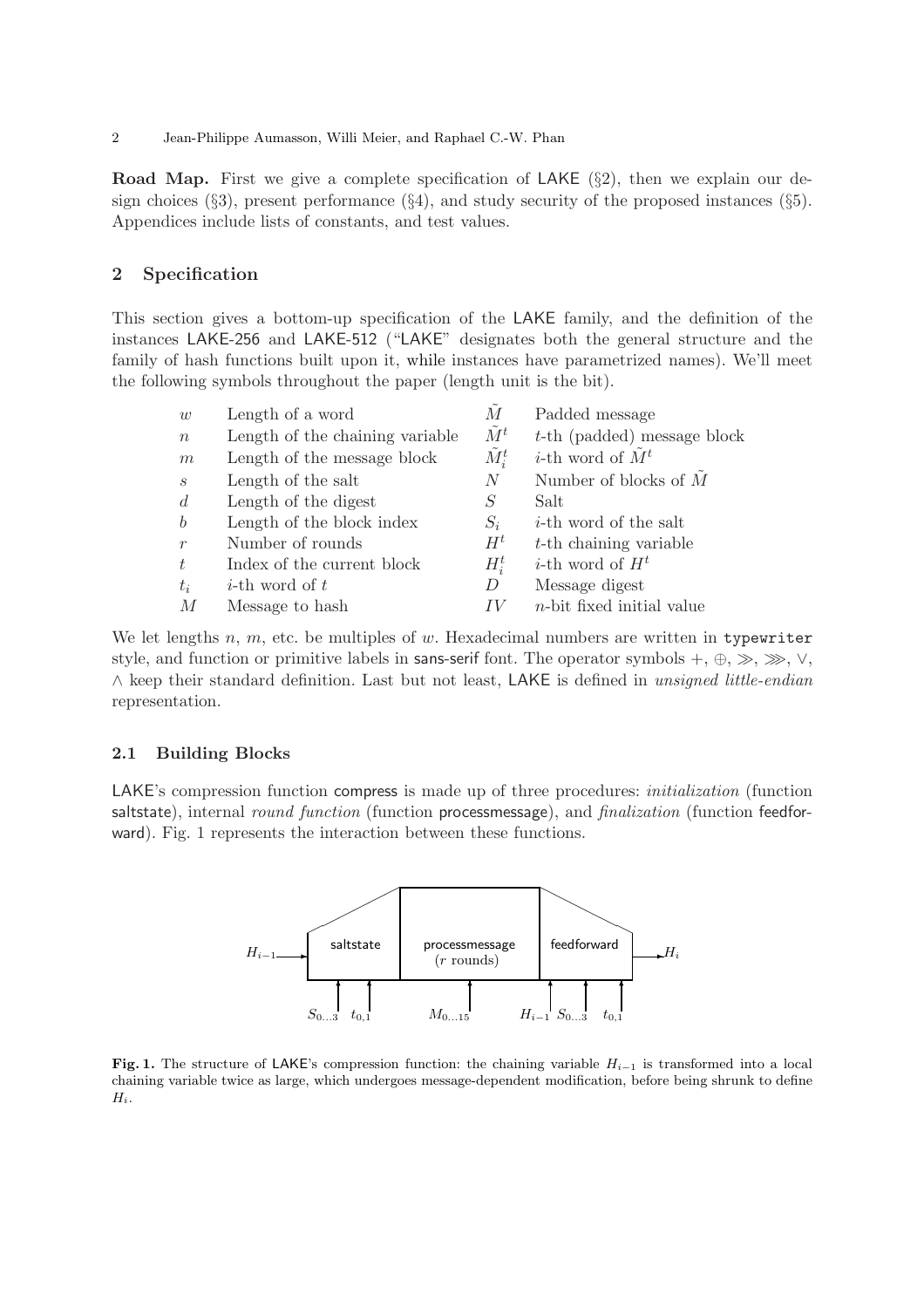The saltstate Function. This mixes the global chaining variable  $H$  with the salt  $S$  and the block index  $t$ , writing its output into the buffer  $L$ , twice as large as  $H$ . In addition, saltstate uses 16 constants  $C_0, \ldots, C_{15}$ , and a function g that maps a 4w-bit string to a w-bit string. L plays the role of the chain variable—in a "wide-pipe" fashion—, while g can be seen as an internal compression function, and the constants are used to simulate different functions. In the following algorithm, word indexes are taken modulo the number of  $w$ -bit words in the array. For example, in the second "for" loop of saltstate's algorithm, i ranges from  $2 \equiv 10 \pmod{8}$  to  $7 \equiv 15 \pmod{8}$  for  $H_i$ , and over  $2, 3, 0, 1, \ldots, 2, 3$  for  $S_i$  (see also Fig. 2).

| saltstate                                                                       |  |  |  |  |
|---------------------------------------------------------------------------------|--|--|--|--|
| <b>input</b> $H = H_0    \dots    H_7, S = S_0    \dots    S_3, t = t_0    t_1$ |  |  |  |  |
| 1. for $i = 0, , 7$ do                                                          |  |  |  |  |
| $L_i \leftarrow H_i$<br>2. $L_8 \leftarrow g(H_0, S_0 \oplus t_0, C_8, 0)$      |  |  |  |  |
| 3. $L_9 \leftarrow g(H_1, S_1 \oplus t_1, C_9, 0)$                              |  |  |  |  |
| 4. for $i = 10, , 15$ do                                                        |  |  |  |  |
| $L_i \leftarrow \mathbf{g}(H_i, S_i, C_i, 0)$                                   |  |  |  |  |
| <b>output</b> $L = L_0    \dots    L_{15}$                                      |  |  |  |  |

The first eight words in the buffer  $L$  allow  $H$  to pass through saltstate unchanged for use in later feedforwarding, while the last eight words ensure dependence on the salt and the block index. Clearly, the function is not surjective, but will be injective for a well-chosen g. These local properties do not raise any security issues (see §5 for more discussion).



Fig. 2. The saltstate function.

The processmessage Function. This is the bulk of LAKE's round function. It incorporates the current message block  $M$  within the current internal chaining variable  $L$ , with respect to a permutation  $\sigma$  of the message words. It employs a local m-bit buffer F for local feedforward, and internal compression functions f and  $g$ , both mapping a  $4w$ -bit string to a w-bit string. In the algorithm below, indexes are reduced modulo 16, i.e.  $L_{-1} = L_{15}$ ,  $L_{16} = L_0$ .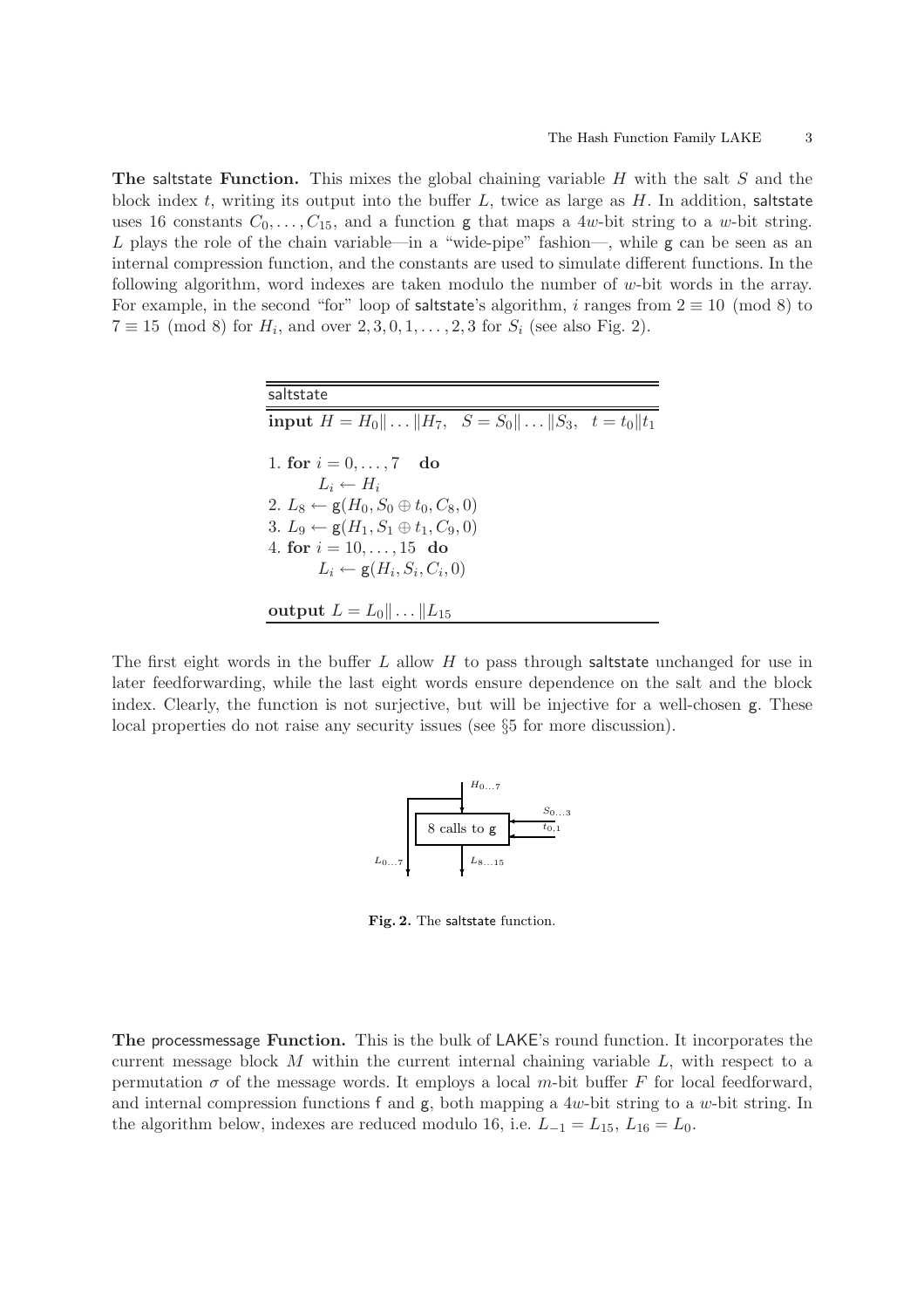| processmessage                                                                                        |  |  |  |  |  |
|-------------------------------------------------------------------------------------------------------|--|--|--|--|--|
| <b>input</b> $L = L_0    \dots    L_{15}, \quad M = M_0    \dots    M_{15}, \quad \sigma$             |  |  |  |  |  |
| $1 F \leftarrow L$<br>2. for $i = 0, , 15$ do<br>$L_i \leftarrow f(L_{i-1}, L_i, M_{\sigma(i)}, C_i)$ |  |  |  |  |  |
| 3. for $i = 0, , 15$ do<br>$L_i \leftarrow g(L_{i-1}, L_i, F_i, L_{i+1})$                             |  |  |  |  |  |
| output $L = L_0    \dots    L_{15}$                                                                   |  |  |  |  |  |



Fig. 3. The processmessage function.

The feedforward Function. This compresses the initial global chaining variable  $H$ , the salt  $S$ , the block index  $t$  and the hitherto processed internal chaining variable  $L$ . It outputes the next chaining variable. In the algorithm indexes are reduced modulo 4 for S (see also Fig. 4).

> feedforward input  $L = L_0 || \dots || L_{15}, H = H_0 || \dots || H_7, S = S_0 || \dots || S_3, t = t_0 || t_1$ 1.  $H_0 \leftarrow f(L_0, L_8, S_0 \oplus t_0, H_0)$ 2.  $H_1 \leftarrow f(L_1, L_9, S_1 \oplus t_1, H_1)$ 3. for  $i = 2, ..., 7$  do  $H_i \leftarrow f(L_i, L_{i+8}, S_i, H_i)$ output  $H = H_0 || \dots || H_7$

The compress Function. This is the *compression function* of LAKE. It computes the next chaining variable  $H^{t+1}$  from the current  $H^t$ , the current message block  $M^t$ , the salt S and the current block index t. The number of rounds r and the permutations  $(\sigma_i)_{0 \leq i \leq r}$  are parameters to be set later.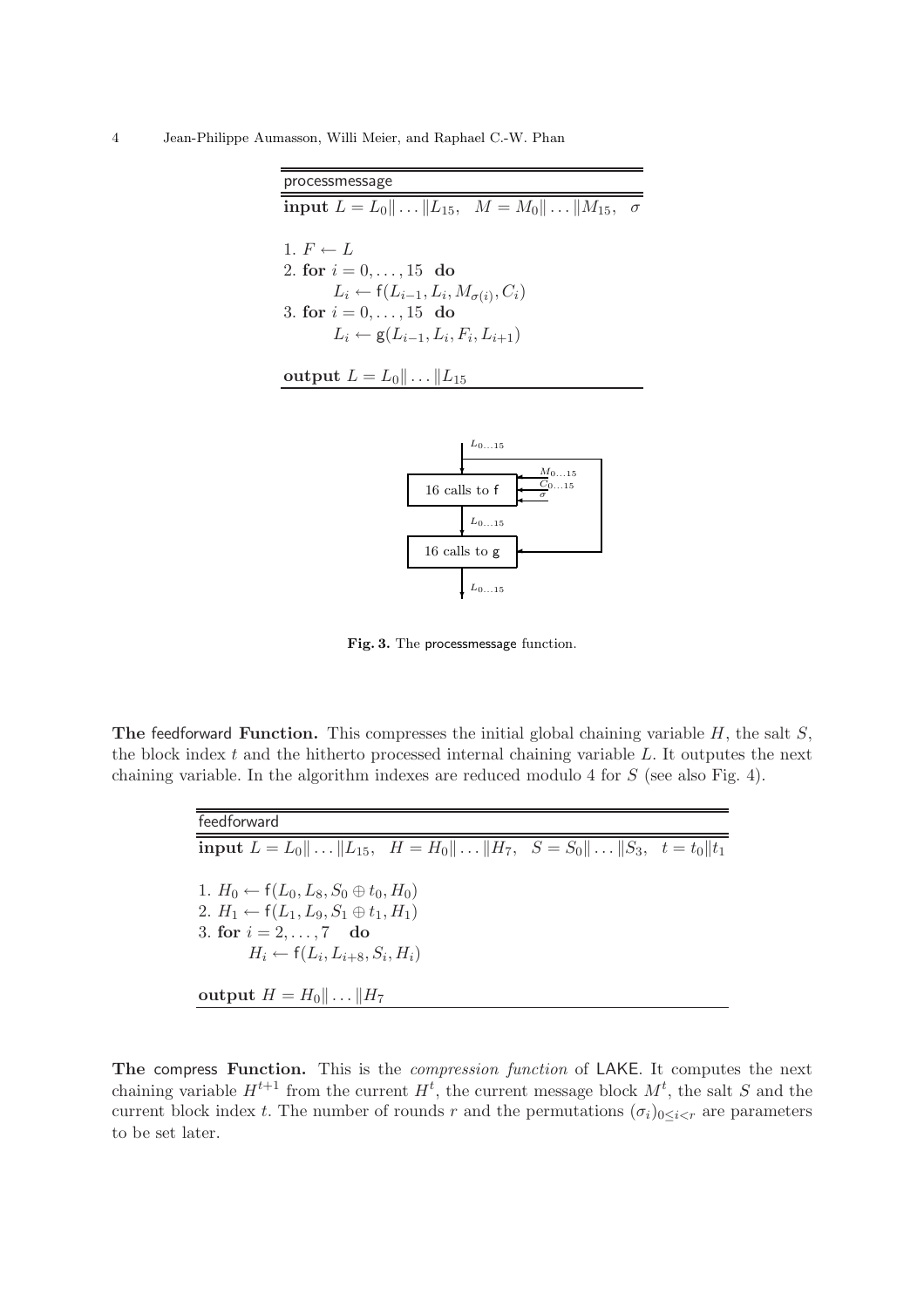

Fig. 4. The feedforward function.

compress input  $H = H_0 || \dots || H_7, \quad M = M_0 || \dots || M_{15}, \quad S = S_0 || \dots || S_3, \quad t = t_0 || t_1$ 1.  $L \leftarrow$ saltstate $(H, S, t)$ 2. for  $i = 0, ..., r - 1$  do  $L \leftarrow$ processmessage $(L, M, \sigma_i)$ 3.  $H \leftarrow$  feedforward $(L, H, S, t)$ 

#### output H

Apart from its arguments, compress requires 32 memory words for  $L$  and  $F$ . Here,  $L$  acts as an internal chaining variable, twice as long as  $H$ , finally shrunk to output the next chaining variable, as in the "wide-pipe" construction [23, 24]. The goal of this approach is to make local collisions difficult to find—if not impossible. Observe that the current message block  $M$  is input r times to (and thus input to r different points of) processmessage; meanwhile the salt  $S$ , the current block index  $t$ , and the chaining variable  $H$  are feedforwarded to the last stage of compress, thus in fact these inputs are injected into two different points of compress.

## 2.2 The LAKE Structure

The LAKE structure consists of the sequence: *initialization* (functions pad and init), *iteration* of compress, and finalization (function out). We start this section with a description of the padding rule, inherited from HAIFA.

Padding. A message M is padded by concatenating a '1' bit followed by sufficient number of '0' bits, then the b-bit message length, and the digest length d, such that a padded message M is exactly  $km$  bits, for a minimal integer  $k$ .

**Initialization.** The effective initial chaining variable  $H^0$  is computed by the function init on input an *n*-bit initial value  $IV$  and a length  $d$  of the output hash value:

$$
H^0 \leftarrow \text{init}(IV, d) = \text{compress}(IV, d, 0, 0).
$$

For words of reasonable length d is written in  $M_0$ , and all other  $M_i$ 's are null. In practice  $H^0$ should be precomputed, unless variable digest length is necessary.

**Finalization.** The function out simply truncates the final chaining variable  $H^N$  to its d first bits, to return the final hash output digest D.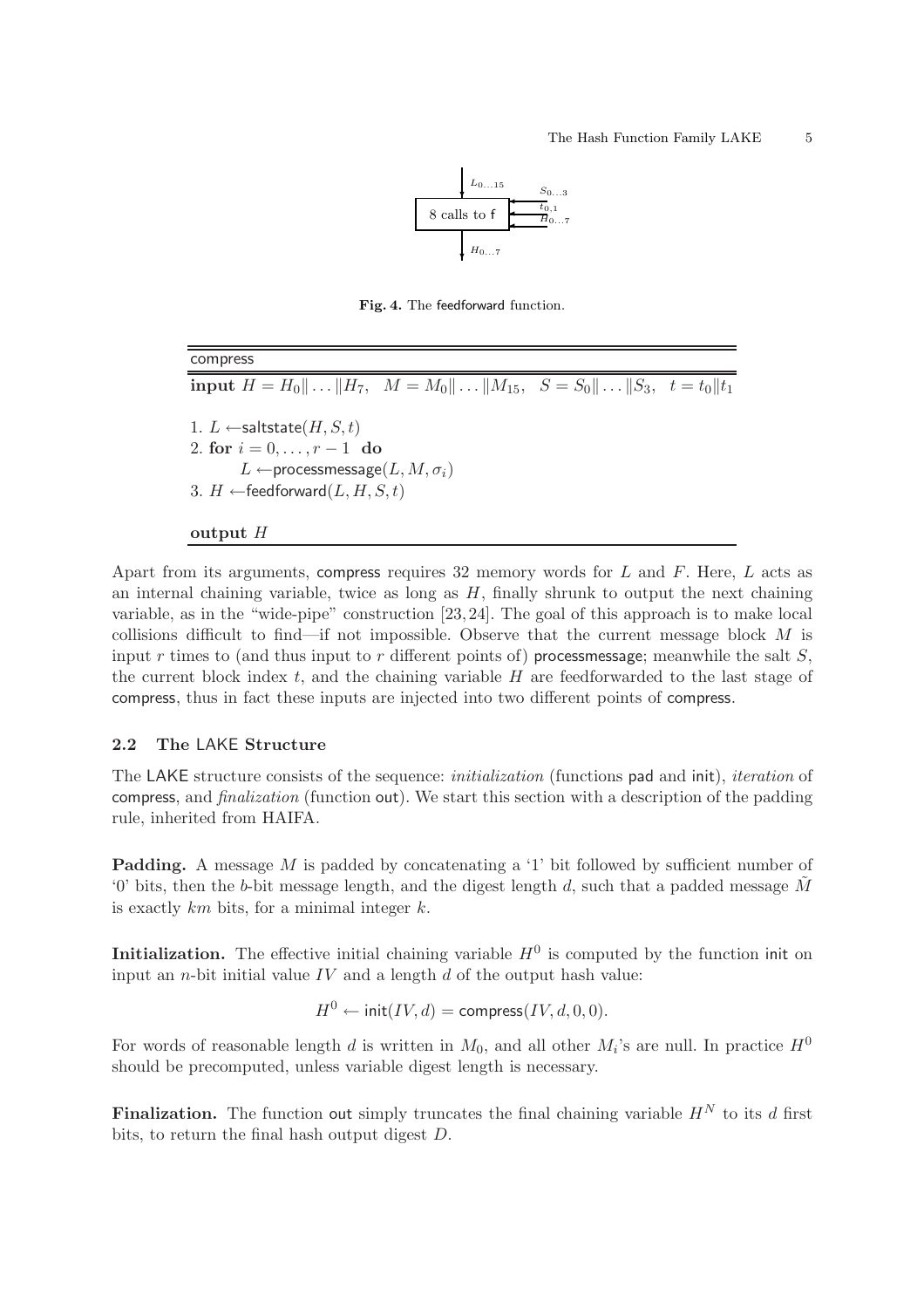output D

Overall Hashing. A LAKE hash function take as input a message and a salt, and is parametrized by an initial value IV, a number of rounds r, a sequence of permutations  $(\sigma_i)_{0\leq i\leq r}$ , the word size w, and subsequently bit-lengths  $n, m, d, s, b$ .

| I AKE                                                                                                                                                                                                    |
|----------------------------------------------------------------------------------------------------------------------------------------------------------------------------------------------------------|
| input $M = M^0    \dots    M^{N-1}, S = S_0    \dots    S_3$                                                                                                                                             |
| 1. $M \leftarrow \text{pad}(M)$<br>2. $H^0 \leftarrow \text{init}(IV, d)$<br>3. for $t = 0, , N - 1$ do<br>$H^{t+1} \leftarrow$ compress $(H^t, \tilde{M}^t, S, t)$<br>4. $D \leftarrow \text{out}(H^N)$ |

#### 2.3 Instances

We introduce LAKE-256 and LAKE-512, respectively suited for 32- and 64-bit words: LAKE-256 has parameters

> $n = 256$  (chaining variable)  $d = 256$  (digest)  $r = 8$  (rounds)  $m = 512$  (message block)  $s = 128$  (salt)  $b = 64$  (block index)

Its IV and constants  $C_0, \ldots, C_{15}$  are extracted from  $\pi$  (see Appendix A), and permutations of the set  $\{0, \ldots, 15\}$  are defined as in MD5 by

$$
i \equiv 0 \pmod{4} \Rightarrow \sigma_i(j) = j
$$
  
\n
$$
i \equiv 1 \pmod{4} \Rightarrow \sigma_i(j) = 5j + 1 \pmod{16}
$$
  
\n
$$
i \equiv 2 \pmod{4} \Rightarrow \sigma_i(j) = 3j + 5 \pmod{16}
$$
  
\n
$$
i \equiv 3 \pmod{4} \Rightarrow \sigma_i(j) = 7j \pmod{16}
$$

The internal compression functions are<sup>4</sup>

$$
f(a, b, c, d) = [a + (b \vee C_0)] + ([c + (a \wedge C_1)] \gg 7) + ([b + (c \oplus d)] \gg 13)
$$
  
g(a, b, c, d) = [(a + b) \gg 1]  $\oplus$  (c + d).

LAKE-512 has parameters

 $n = 512$  (chaining variable)  $d = 512$  (digest)  $r = 10$  (rounds)  $m = 1024$  (message block)  $s = 256$  (salt)  $b = 128$  (block index)

Constant values are given in Appendix A, permutations are the same as for LAKE-256, and internal compression functions are

$$
f(a, b, c, d) = [a + (b \vee C_0)] + ([c + (a \wedge C_1)] \gg 17) + ([b + (c \oplus d)] \gg 23)
$$
  

$$
g(a, b, c, d) = [(a + b) \gg 1] \oplus (c + d).
$$

<sup>&</sup>lt;sup>4</sup> It was observed by F. Mendel, C. Rechberger, and M. Schläffer [26] that the non-invertibility of f can be exploited to find collisions for a reduced version with 4 rounds (instead of 8) faster than with a birthday attack (this was independently suggested by S. Lucks at FSE 2008). These authors mention that choosing e.g.  $f(a, b, c, d) = [a + (b \vee C_0)] + ([d + (a \wedge C_1)] \gg 7) + ([b + (c \oplus d)] \gg 13)$  makes this attack impossible. It is however unclear whether their suggestion impacts the security of the original version with all 8 rounds.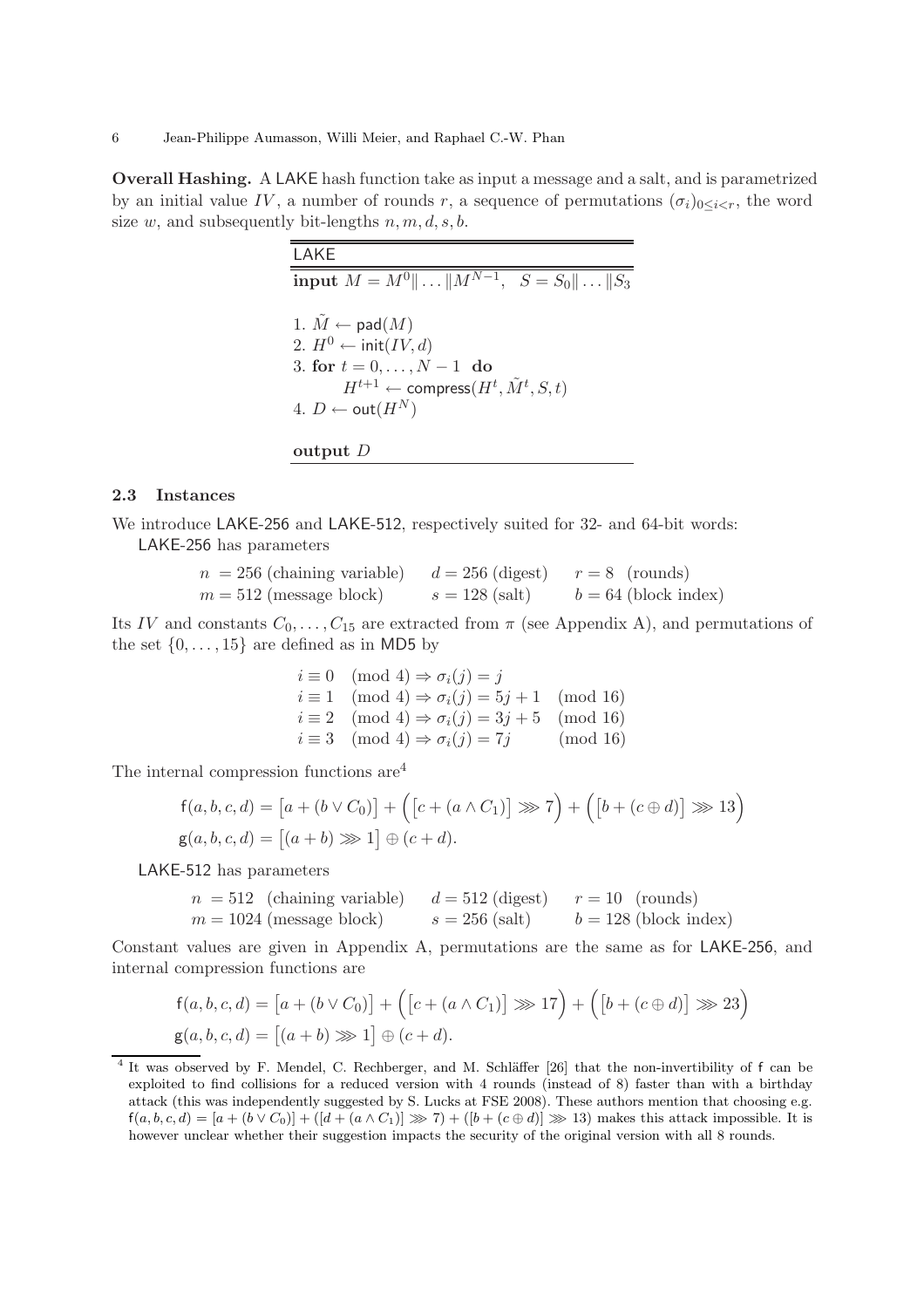Other Instances. Instances with digest length  $0 < d < 256$  take LAKE-256 parameters, and instances with 256  $\lt d \lt 512$  take LAKE-512 parameters. Since the effective initial value  $H^0$ depends on d, this will be distinct for each choice of d.

# 3 Design

Design rationale is given top-down, from the operating mode to the wordwise operators. Apart from the obvious concerns of security and speed guiding principles include:

- Withstand differential attacks: no high-probability differential path should be exploitable, including techniques based on impossible or truncated differentials.
- Prevent side-channel leakage: time and memory consumption as well as operations should be input-independent, to avoid weaknesses in keyed modes.
- Facilitate implementation: instances proposed should allow compact implementations, be the less processor-specific as possible, use simple operators.
- Facilitate analysis: we use a small number of building blocks, of reasonable complexity, and provide flexible instances, in a clear and concise specification.

# 3.1 HAIFA as the Operating Mode

Some properties of the classical MD mode and the need for salted hashing (not explicitly handled by the previous constructions) motivated the design of the HAsh Iterative FrAmework (HAIFA) [8]. Its main novelties are the explicit input of a salt and the number of bits hashed so far to the compression function, the computation of the initial value depending on the digest length, and the padding rule. Consequently,

- $\bullet$  generic attacks for finding "one-of-many" preimages and second-preimages with  $k$  targets requires  $2^d$  trials for HAIFA against  $2^d/k$  for MD,
- online "herding" time-memory trade-off for finding preimages with memory  $2<sup>t</sup>$  require  $2^{d/2+t/2+s}$  trials for HAIFA against  $2^{d/2+t/2}$  for MD,
- HAIFA captures the MD, enveloped MD [5], RMC [1], ROX [2], and Wide-pipe  $[23, 24]$ operating modes,
- it explicitly handles randomized hashing.

Other operating modes could have been chosen, however we believe that HAIFA offers more advantages, in addition to a simple and familiar framework for cryptanalysts and implementers since it builds on the well known MD mode.

On Salted Hashing. To the best of our knowledge, LAKE is the first concrete hash construction to include built-in salting. Although this is not a strict requirement for randomized hashing (see e.g. the RMX transforms of Halevi and Krawczyk [15]), it has the advantage of requiring no additional programming, so that the hash function can be directly used as a black box fed with a message and a salt. The main application of randomized hashing is digital signatures, enhancing security by reducing the security requirement of the underlying hash function from collisionresistance to second-preimage-like notions [15]. More generally, a salt may find applications in protocols requiring hash functions families, as well as future protocols may take advantage of it, be it public or secret, random or a counter. When a salt is not needed, the null value can be used.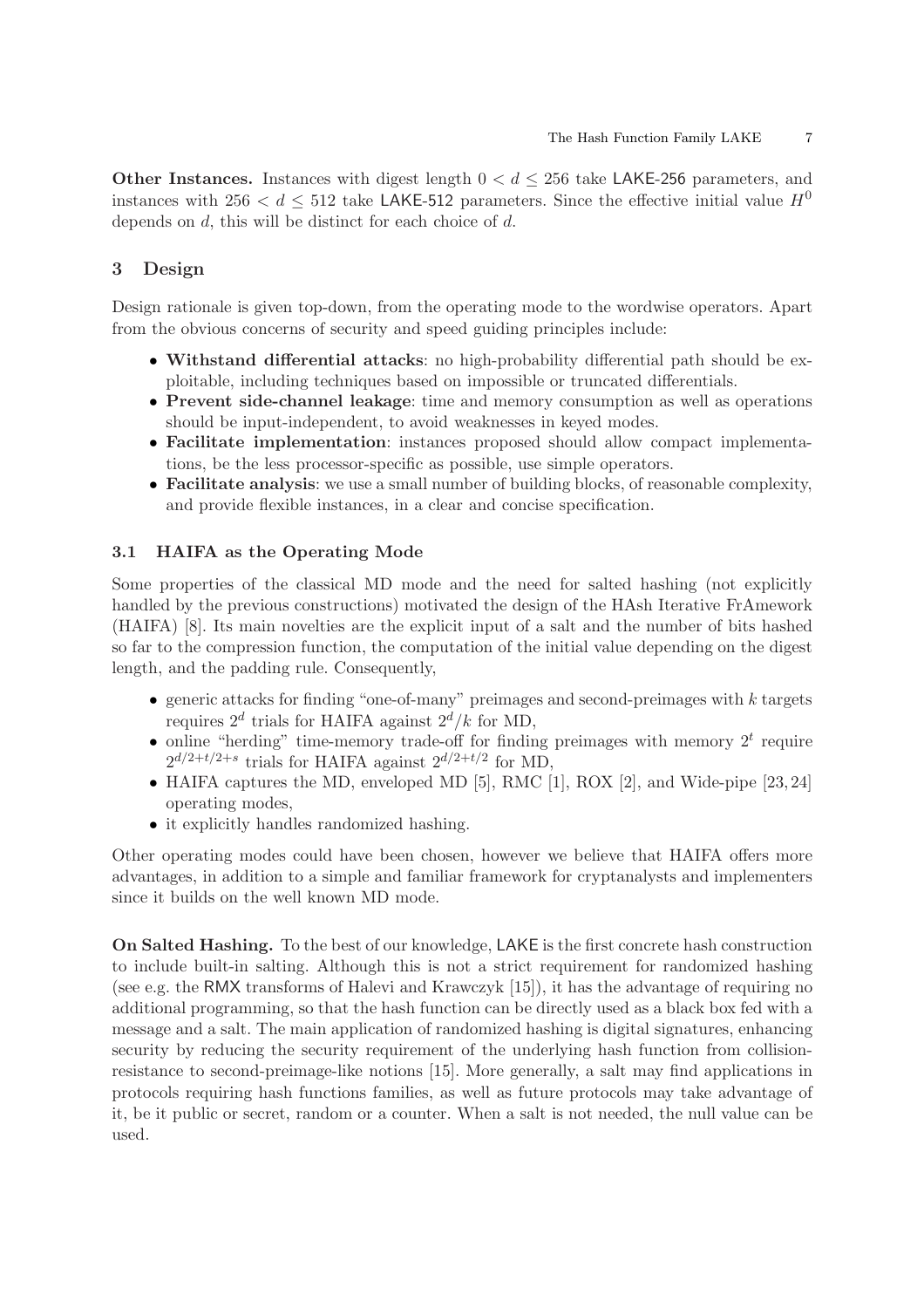A disadvantage of salted hashing is that extra-data might have to be sent, while disadvantages of built-in salt are that it might facilitate certain attacks, and potentially increases the complexity of the algorithm. On the other hand, it encourages the use of randomized hashing, and prevents from weak home-brewed construction.

#### 3.2 Building Blocks

The structure of compress is similar in spirit to the one of the overall hash function: initialization, chained rounds, and finalization. Essential differences are that the round function here allows no collision for a fixed chaining variable, and that the same message is used at each iteration (up to a permutation of words). The goal of the internal wide-pipe is indeed to have an (almost) injective function built as a repetition of processmessage; the goal is to make local collisions unlikely for fixed chaining variable, salt, and counter. Also note that, contrary to the SHA functions, LAKE-256 does not admit easily found fixed-points.

For designing compress we create two levels of interdependence: fast diffusion can be seen as a propagation of spatial interdependence across words at any intermediate state within the hash function, and complicates attacks including those that exploit high-probability differentials. Analogously, the feedforward mechanism allows injected values to influence two different intermediate states at different times during the processing, which achieves temporal interdependence. Although wordwise diffusion as a spatial interdependence technique is widely known in cryptographic literature to increase resistance to common attacks, the notion of feedforwarding as a form of achieving temporal interdependence is less treated. In fact, this latter serves to complicate the perturb-and-correct strategy used in many hash function attacks that exploit inputs with well chosen differences. The central building block processmessage achieves both spatial and temporal interdependence by making use of multiple-blockwise chaining [4] and feedforwarding respectively. Spatial and temporal interdependencies are achieved in a similar way within feedforward and the structure of the compression function compress. We further comment on the three internal modules of compress hereafter.

We chose a round-dependent permutation for the message input, with same permutations as MD5; note that, though MD5 is broken, it is essentially due to the relative simplicity of its round function, rather than to the message input strategy. An alternative would be to use message expansion, as used in a fully XOR-linear fashion in SHA-0/1, and non-linearly in SHA-2. The main argument for recursive message expansion is that it simulates a complicated function, and the non-surjectivity makes collisions of random expanded messages useless. However, it may increase memory usage, and other strategies can be used to have a complex mixing.

#### 3.3 Core Functions f and g

Each of these functions is called 136 times in an 8-round compress. We opted for a high-number of calls to simple functions, rather than a few calls to some complicated procedures, mainly because it simplifies analysis and implementation, and reduces the amount of code.

The role of f is to provide a large amount of mixing, to break linearity and diffuse changes across words. We considered various combinations of wordwise operators and our final choice was selected for its high ratio diffusion over speed, its ability to increase quickly the algebraic degree, and its simplicity. The much simpler g only aims at making each input influence the internal state, within a progressive diffusion of changes via addition carries and 1-bit rotations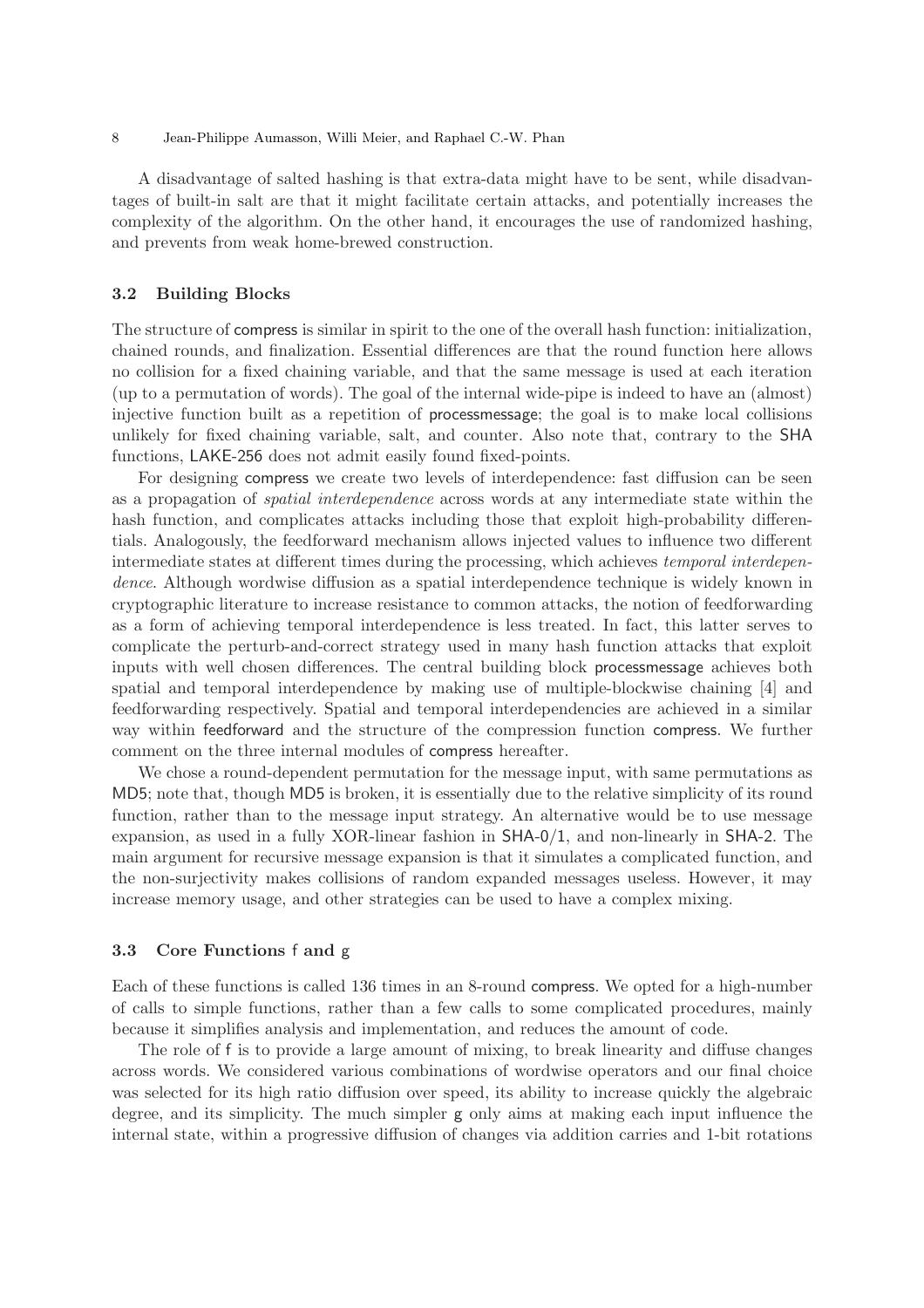in a non-linear fashion. When used as arguments, constants  $C_i$  simulate distinct functions and reduces self-similarity.

### 3.4 Wordwise Operators

We chose a combination of standard constant-time word operators, known to be complementary to achieve cryptographic strength: integer addition and XOR diffuse changes locally, while logical operators AND and OR increase non-linearity—over  $GF(2)$  and  $GF(2^{32})$ . Though the operators AND and OR are in no way mandatory, the use of the sole triplet  $(+, \oplus, \gg)$  can be risky, as suggested by the existence of high-probability differentials in the stream ciphers Phelix and Salsa20/8, the block cipher TEA, or in the hash function FORK-256 [7, 17, 39, 40]. Finally, rotation provides fast diffusion within the words, with a choice of data-independent distances in order to avoid side-channel leakage, reduce the control of the attacker over the operations, and reduce complexity of the algorithm. Rotation counts of f were chosen so as to avoid byte alignments, and diffuse changes to any word offset as fast as possible; as observed by the authors of Twofish [37], one-bit rotation (as used in  $g$ ) saves time over smartcards processors, compared to multi-bit rotation. We avoid integer multiplication essentially for performance reasons and the risk of timing leakage.

## 3.5 Parameters

We propose instances whose input and output have lengths similar to previous and current standards, to suit present and future API's, and minimize implementers' work. The salt length was chosen to be sufficient for randomized hashing, and to suit HAIFA's requirements (for which the salt should be at least half as large as the digest).

After intensive security analysis, we believe that eight rounds for LAKE-256 are sufficient for actual security, and as a security margin to counter future attacks (in comparison, MD5 and SHA-256 have four rounds, SHA-1 and SHA-512 have five rounds). We add two rounds for LAKE-512 whose larger state delays full diffusion.

## 4 Performance

### 4.1 Algorithmic Complexity

We consider here the algorithm independently from any specific implementation or parallelism issues, and study time and space complexities. However, from this abstract evaluation one cannot directly infer statements on the actual speed of the algorithms when implemented, which depends on a multitude of other factors (see speed benchmarks in  $\S 4.2$ ).

Table 1 presents on its leftmost part the number of arithmetic operations for LAKE-256, LAKE-512, and their components, comparing with SHA-256 and SHA-512 (refering to [29]): our functions count slightly less operations than the SHA-2 equivalents, with significantly less XORs and more integer additions. The larger amount of rotations in SHA-2 functions increases the difference of operation counts on processors simulating a rotation with two shifts (as the Itanium and UltraSPARC). The rightmost part of Table 1 compares storage requirements.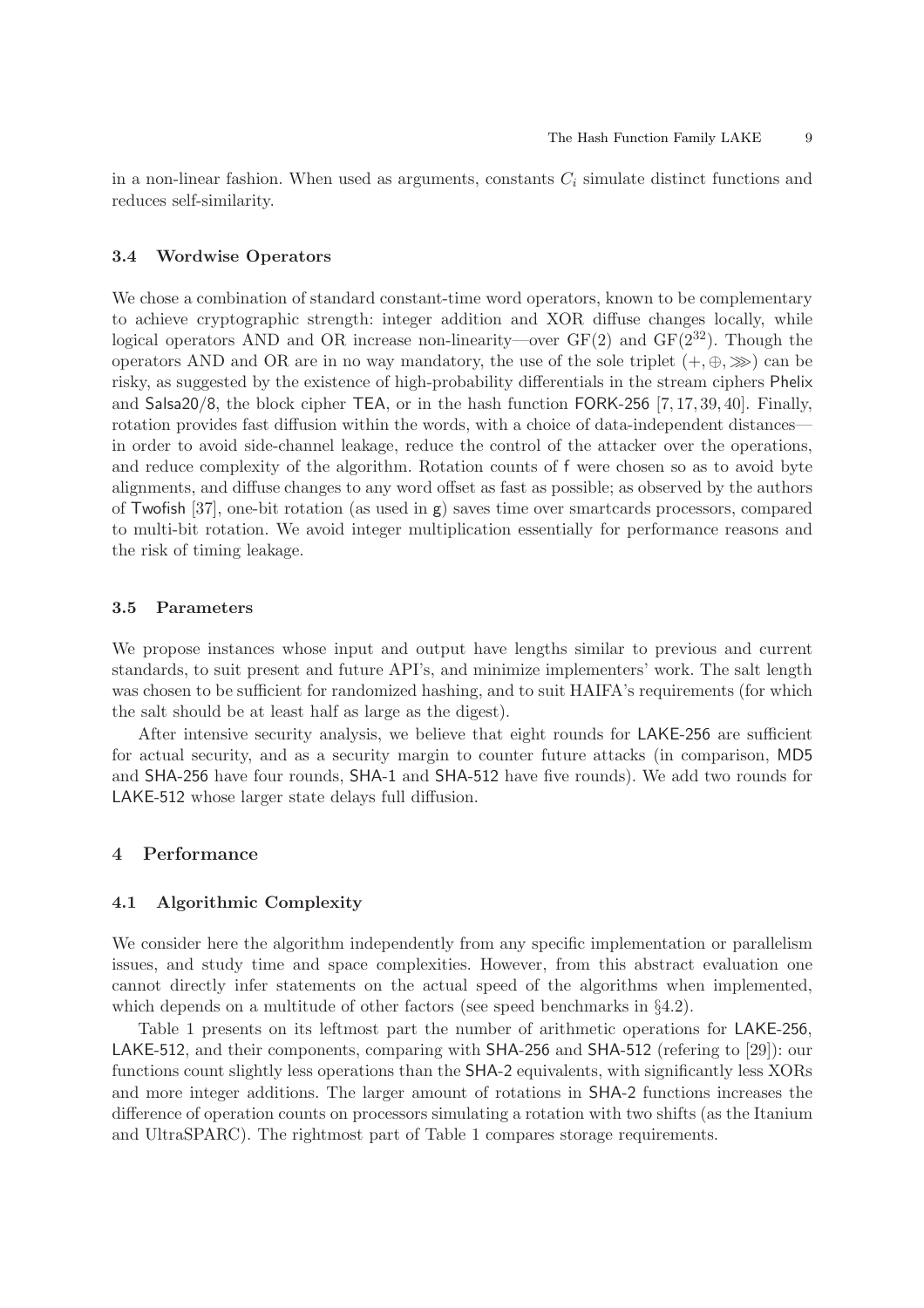| Function       | Operations |                |     |                |          | Memory   |          |     |     |
|----------------|------------|----------------|-----|----------------|----------|----------|----------|-----|-----|
|                | Total      | $^+$           | ⊕   | ⋙              | $\gg$    | V        | Λ        | ROM | RAM |
|                | 10         | 5              |     | $\overline{2}$ | 0        |          |          |     |     |
| g              | 4          | $\overline{2}$ | 1   |                | 0        | 0        | 0        |     |     |
| saltstate      | 34         | 16             | 10  | 8              | 0        | $\theta$ | $\Omega$ |     |     |
| processmessage | 224        | 112            | 32  | 48             | $\theta$ | 16       | 16       |     |     |
| feedforward    | 82         | 40             | 10  | 16             | $\theta$ | 8        | 8        |     |     |
| LAKE-256       | 1908       | 952            | 276 | 408            | $\Omega$ | 136      | 136      | 64  | 128 |
| <b>SHA-256</b> | 2232       | 600            | 640 | 576            | 96       | $\theta$ | 320      | 256 | 64  |
| LAKE-512       | 2356       | 1176           | 340 | 504            | $\Omega$ | 168      | 168      | 128 | 256 |
| <b>SHA-512</b> | 2632       | 712            | 752 | 672            | 96       | $\theta$ | 400      | 512 | 128 |

Table 1. Algorithmic complexities and memory requirements (in bytes).

#### 4.2 Implementation

Implementation on 32- and 64-bit architectures should pose no problem, since we only use standard wordwise operators. On 8- and 16-bit architectures (e.g. smartcards) word operations have to be decomposed; rotations translate less simply than addition and XOR, but remain easily implementable. Choosing multiples of 8 as rotation counts would have improved performances on 8- and 16-bit processors, but reduced the quality of diffusion. We do not preclude hardware implementation, since our operators are consistently simple and fast.

Speed Benchmarks. It is, alas, rather difficult to make a complete and comprehensive relative study of hash functions: security evaluation requires intensive cryptanalysis effort (even for "proven secure" designs), and performances comparison cannot be fair when reference source codes are not published, or do not have a same degree of optimization, are more or less processordependent, etc., not to mention the issue of hardware benchmarks. The simplest solution is then to compare with the reference SHA-2 family, since other proposals would also be compared to these functions.

We compare LAKE-256 with SHA-256 using portable C implementations: respectively our reference code (available upon request) and the version in XySSL [12]. These codes have roughly the same level of optimization, and we used exactly the same source code for all processors. Cycles counts are measured using the RDTSC assembly instruction through the processor-specific cpucycles library [6], on machines running a Linux kernel 2.6.19 with Gentoo distributions; sources are compiled with gcc  $4.1.2$  with full optimization flags  $(-0.3)$  and processor-specific settings (e.g. -march=pentium4). For each machine, Table 2 shows the median cycles count measured among 1000 successive calls to the compression function with random inputs, along with the cycles-per-byte cost. This measurement has a relatively high variant, so we give rounded values for clarity, that seems sufficient for a raw comparison of performance.

LAKE-256 significantly outperforms SHA-256 on our test machines, particularly on our Athlon XP and Pentium D, while the difference of cycles on the other machines roughly matches the difference of arithmetic operations (see §4.1); this suggests that LAKE-256 takes a particular advantage of some feature of the former processors (possibly thread-level parallelism). These results should be interpreted carefully, and performance on other architectures as well as the optimization potential remain to be studied.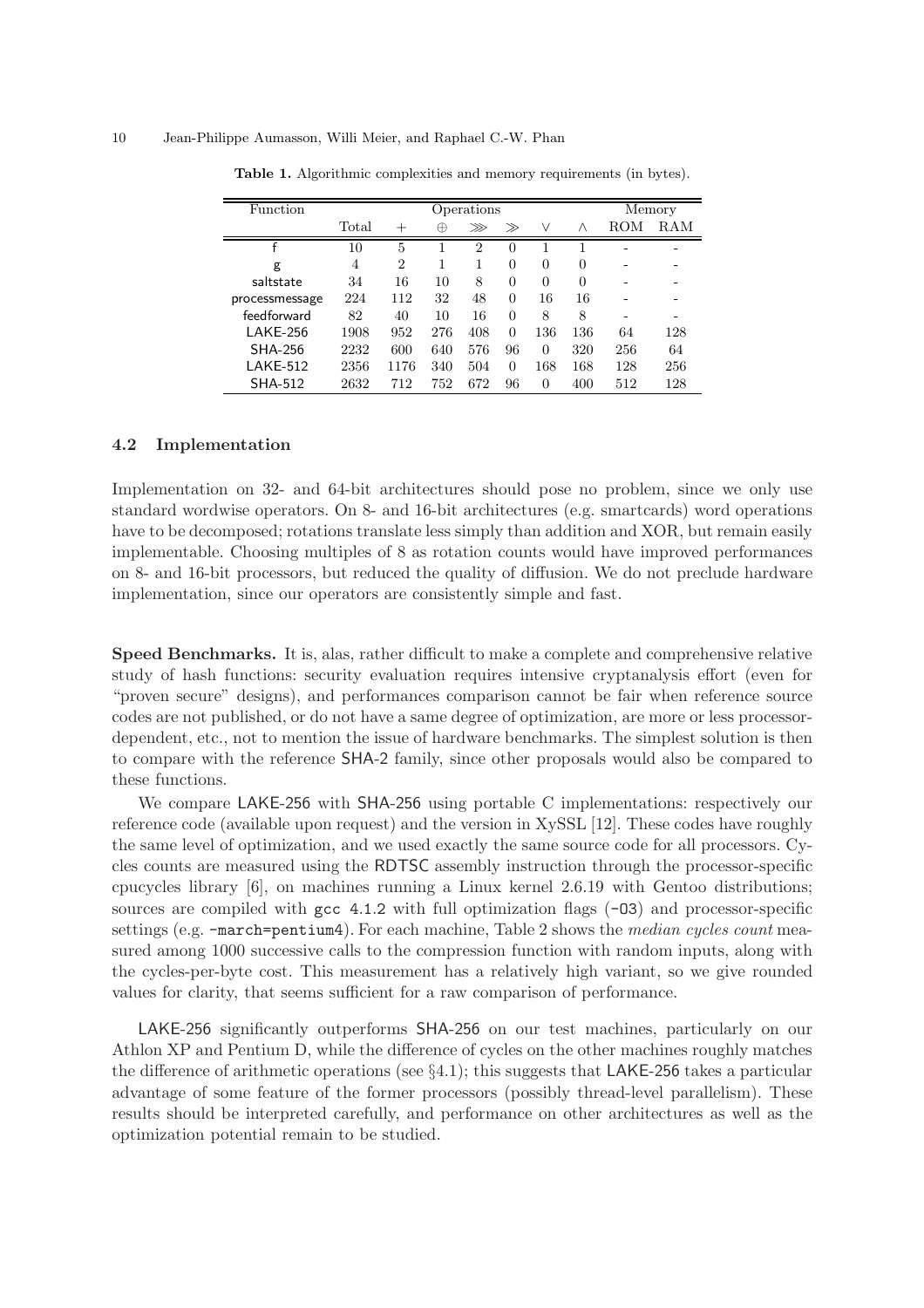|           | <b>CPU</b>        |            | Function        |                |
|-----------|-------------------|------------|-----------------|----------------|
| Name      | Frequency         | $L2$ cache | <b>LAKE-256</b> | <b>SHA-256</b> |
| Athlon    | 800 MHz           | $256$ Kb   | 2700 (42)       | 3000(50)       |
| Athlon XP | 1830 MHz          | 512 Kb     | 2400 (38)       | 4500 (70)      |
| Pentium 4 | 1500 MHz          | $256$ Kb   | 3600(56)        | 4050(63)       |
| Pentium 4 | 2400 MHz          | 512 Kb     | 3300 (52)       | 3900 (61)      |
| Pentium D | $2\times3010$ MHz | 2048 Kb    | 2600<br>(41)    | (70)<br>4500   |

Table 2. Cycle counts for the compression function (and corresponding cycles-per-byte cost).

Parallelism. How can LAKE-256 be parallelized? First consider the "medium grain" level: In saltstate, the computation of the  $L_i$ 's can be parallelized into sixteen branches, since there is no diffusion across word boundaries—the concurrent access to H might however be an obstacle. Due to its large amount of flow dependence, the main function processmessage is not parallelizable, unlike feedforward, which can be split into eight branches. At a finer level, the three internal expressions of f can be computed in parallel (by copying two variables), as well as the two additions of g. This can benefit to the three components.

## 5 Security

## 5.1 Introduction

Definitions. For LAKE hash functions, the preimage problem (resp. second preimage) takes as parameter a random digest  $y$  (resp. random message and salt of digest  $y$ ), and the challenge is to find a (distinct) pair message and salt mapping to y. Target second preimage is similar to second preimage except that the two salts must be identical. The collision problem is to find two pairs message and salt with identical digest, and we call a collision synchronized if the two salts are identical. The generic (brute force) attack solves preimage with probability  $\varepsilon$  within  $2^{d+\log_2\varepsilon}$  calls to the hash function. Hellman's time(T)-memory(M) trade-off is  $TM^2 = 2^{2n}$  [16]. Idem for (target) second preimage. Against collision, the generic birthday attack requires  $\sqrt{-2\log(1-\varepsilon)}\cdot 2^{d/2}$ calls to the hash function to succeed with probability  $\varepsilon$ , with negligible memory requirement (thanks to smart variants of Floyd's cycle-finding technique [36, 38]). For evaluating the cryptographic quality of the distributions induced by our hash functions, we suggest to consider the definitions of pseudo-randomness and unpredictability given by Naor and Reingold [28] for function distributions, which apply as well for salt-indexed families derived from a LAKE instance (in this case the function of the family take as sole input a message).

Conjectures. For all the instances proposed, no method should solve preimage, second preimage, or collision faster than the generic one for any parameters of the problem. We also conjecture pseudo-randomness and unpredictability for families indexed by the s-bit salt. In addition, relaxed problems as pseudo- or near-collision should also be hard (note that our claims concern the full functions, not the building blocks individually). On the other hand we expect variants with less than three rounds to be relatively weak—though we have no evidence of it yet.

### 5.2 One-Wayness and Collision Resistance

One-wayness is achieved mainly thanks to the feedforward operations (in processmessage and feedforward), and to the redundancy in the initial local chaining variable  $L$  (in saltstate).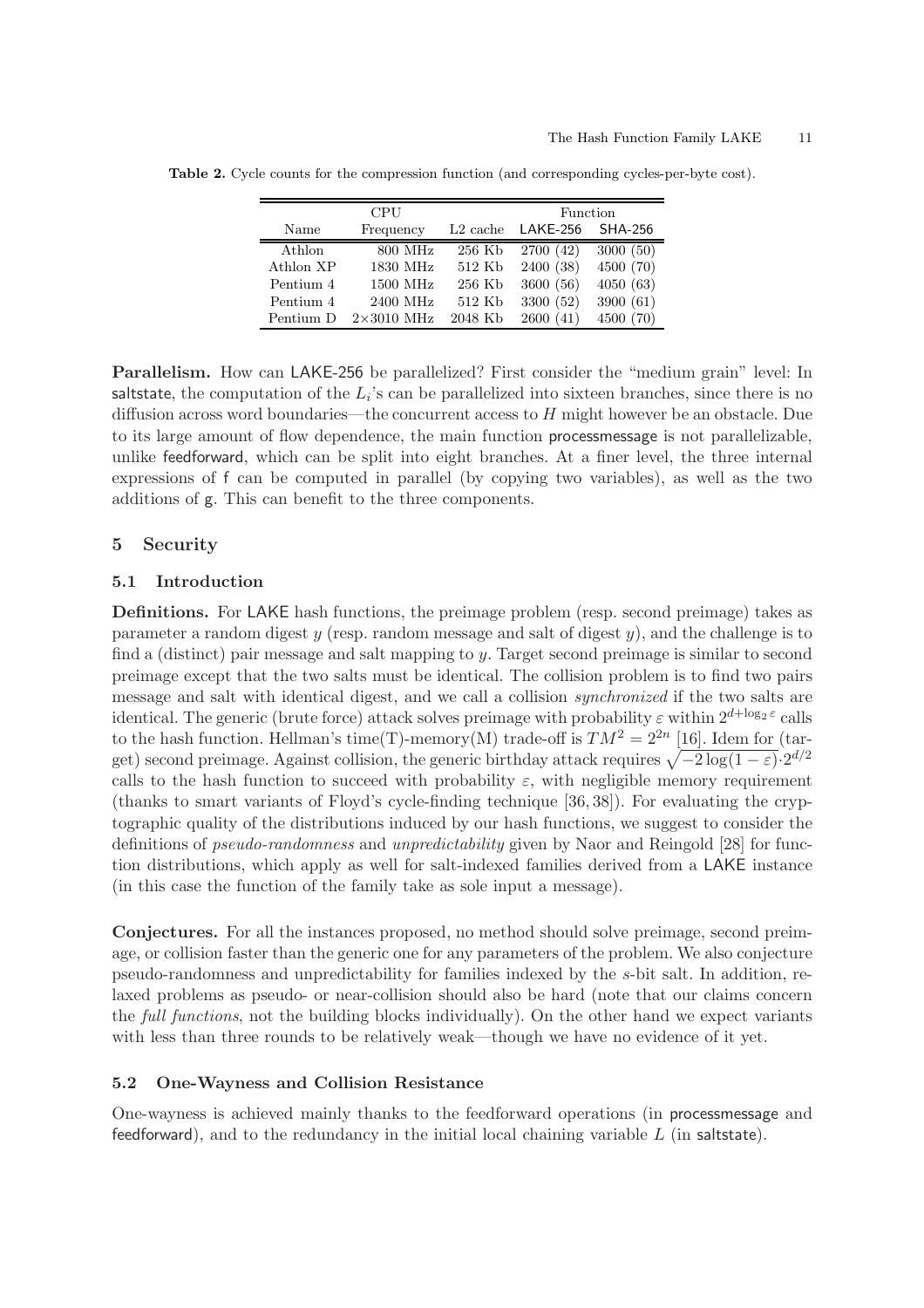Arguments for collision resistance are given by the structure of processmessage: recall from §3.2 that the local wide-pipe strategy of processmessage makes it injective for a fixed  $L$ ; we can expect the r-round processmessage to be collision-free as well, or at least have a negligible number of collisions. Synchronized collisions on compress can thus only occur at the ultimate step, feedforward, when the 512-bit state is compressed to a 256-bit chaining variable (for LAKE-256 parameters). Therefore, the objective of the repeated processmessage is to make hard the search for message pairs  $(M, M')$  such that

feedforward $(\mathsf{processmessage}(L, M, \sigma), H, S, t) = \mathsf{feedforward}(\mathsf{processmessage}(L, M', \sigma), H, S, t),$ 

with  $L =$  saltstate( $H, S, t$ ). Note that, if synchronized collisions over compress with similar  $(H, S, t)$  are hard to find, then the corresponding LAKE instance is target collision resistant. This is because for any collision over the full hash function with similar salts, at least one collision over compress with identical counter exists.

On the other hand, it is easy to find 1-round collisions with (chosen) distinct salts, and identical  $H$ : it suffices to take a random message  $M$ , and adapt a second one  $M'$  to correct changes in the last eight words of the initial  $L$ . However, the collision does not persist to subsequent rounds, and seems to have no consequence on the overall security of compress.

## 5.3 Algebraic Attacks

Traditional algebraic attacks aim at giving an input/output relationship in terms of multivariate equations, then exploiting this system (ideally solving it) to recover secret information. Due to its rather nested structure, LAKE is unlikely to be vulnerable to such attacks: addition carries and chained computation of L ensure an algebraic normal form (ANF) for each Boolean component of maximal degree after one round of processmessage.

Recently, two works aimed at detecting non-uniform randomness in the algebraic structure of several cryptographic primitives [14, 31, 32]. Their basic idea is to compute all or part of the ANF of some implicit Boolean function, mapping part of the input to part of the output, then applying statistical tests on the distribution of the monomials of the ANF; reference [32] notably claims to distinguish SHA-2 functions from random using so-called Defectoscopy, claiming that "at least 8 full cycles are required for it to be secure instead of the proposed  $4-5$ ", idem for MD5 and SHA-0/1—unfortunately, the description of the tests and the methodology used in [32] is not precise enough to reproduce the experiments. In [14], comparable tests are used to build distinguishers for the stream ciphers DECIM, Grain, Lex, and Trivium. Against such methods, we applied the following countermeasures:

- Intensive feedforward: each round incorporates a complex feedforward operation, such temporal dependency providing highly non-linear relations.
- Many additions: compared to SHA-256, we use a large amount of integer additions, and a few XORs (see Table 1), which increases non-linearity through the carries.
- Large state: the output of compress is extracted from a large local state combined with a non-linear dependence on the initial  $H$  in feedforward (unlike in SHA-2 functions).

We ran a few experiments with the "d-monomial" and "maximum-degree monomial" tests described in [14], and also used in [32]; for input windows of 8 to 20 bits of the salt or of the message, and each of the 256 output bits. Significant deviations where observed for up to two rounds. This bound might be slightly increased by using refined experiments, as apparently employed, but not detailed, in [32].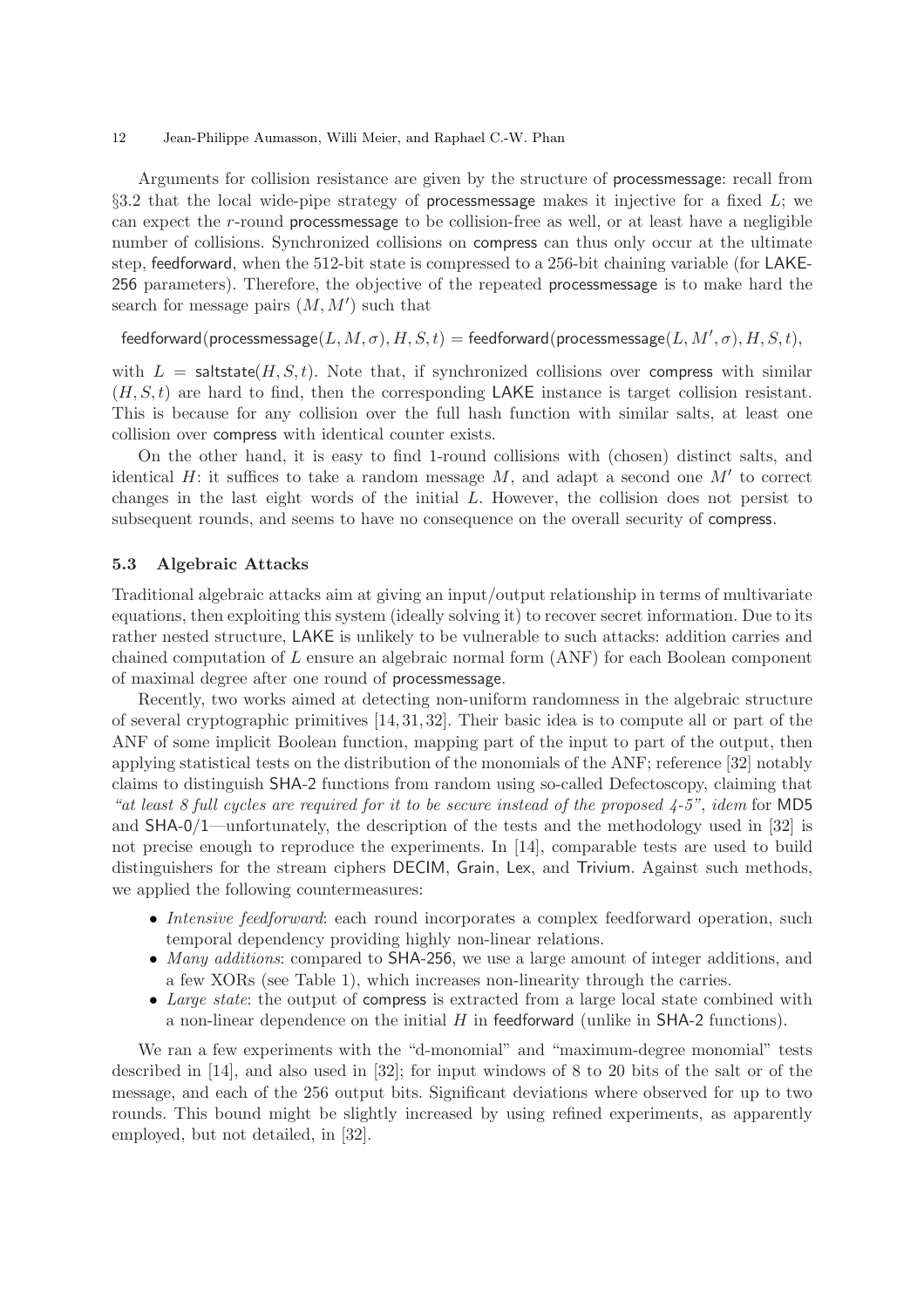## 5.4 Differential Attacks

The essential idea of differential attacks on hash functions [10], as used to break MD5 and SHA-0/1, is to exploit a high-probability input/output differential over some component of the hash function, e.g. under the form of a "perturb-and-correct" strategy for the latter functions, exploiting high-probability linear/non-linear characteristics. A common property of those functions, as well as to the SHA-2 functions, is indeed the behavior of the compression function as a shift register: at each step, a "first" word is updated depending of a message word input, while the other words are shifted. Hence "corrected words" can spread along the state, as explained in the Chabaud-Joux attack on SHA-0 [11]. Moreover, their relatively simple step function allowed to find several high-probability characteristics (see e.g. [10])—the SHA-2 functions made this much more difficult, though have more or less the same structure as their ancestors, and keep a similar number of rounds.

In the design of LAKE-256 and LAKE-512, we applied the following countermeasures against differential attacks:

- High number of steps: with respectively 128 and 160 message word inputs in LAKE-256 and LAKE-512, against 64 for MD5 and SHA-256, and 80 for SHA-512 and SHA-0/1. In particular, the function f called 136 and 168 times in compress makes the exploit of linear approximations highly implausible.
- *Nested feedforward*: the r message-dependent internal feedforward operations aim at strengthening the function against differential paths.
- Internal wide-pipe: this makes internal collisions unlikely, and the final compression of L to H makes differences in the output much harder to predict.
- No "shift register": in the round function, all state words are updated in chain with dependence on a message word, and then undergo a message-independent post-treatment, making any "correction" impossible.
- Use all operators: as observed in  $\S 3.4$ , a small set of operations often facilitates differential analysis.

Note that the foregoing features, except the increased number of rounds, do not require extra computation or memory, unlike the use of a recursive message expansion, or of S-boxes.

We can sketch a simple method for finding low-weight 1-round differentials in compress: choose an input difference  $\Delta$  changing  $M_{14}$  and  $M_{15}$  such that after the first loop in processmessage, only  $L_{14}$  is modified. Consequently, after the second loop changes will occur only in  $L_{13}$ ,  $L_{14}$  and  $L_{15}$ , that is, a difference of weight at least 3. However, such low-weight output-difference will persist no further. We discovered no high-probability differential, but a more careful analysis is required.

## 5.5 Empirical Tests

For completeness, we report some experiments assessing the minimal requirements for a hash function. Note that no statement about preimage or collision resistance should be derived from these results.

Diffusion. To illustrate the difference propagation in LAKE-256, we give visual examples of the diffusion provided by processmessage, after running saltstate with  $H = IV$ ,  $S = 0$ ,  $t = 0$ .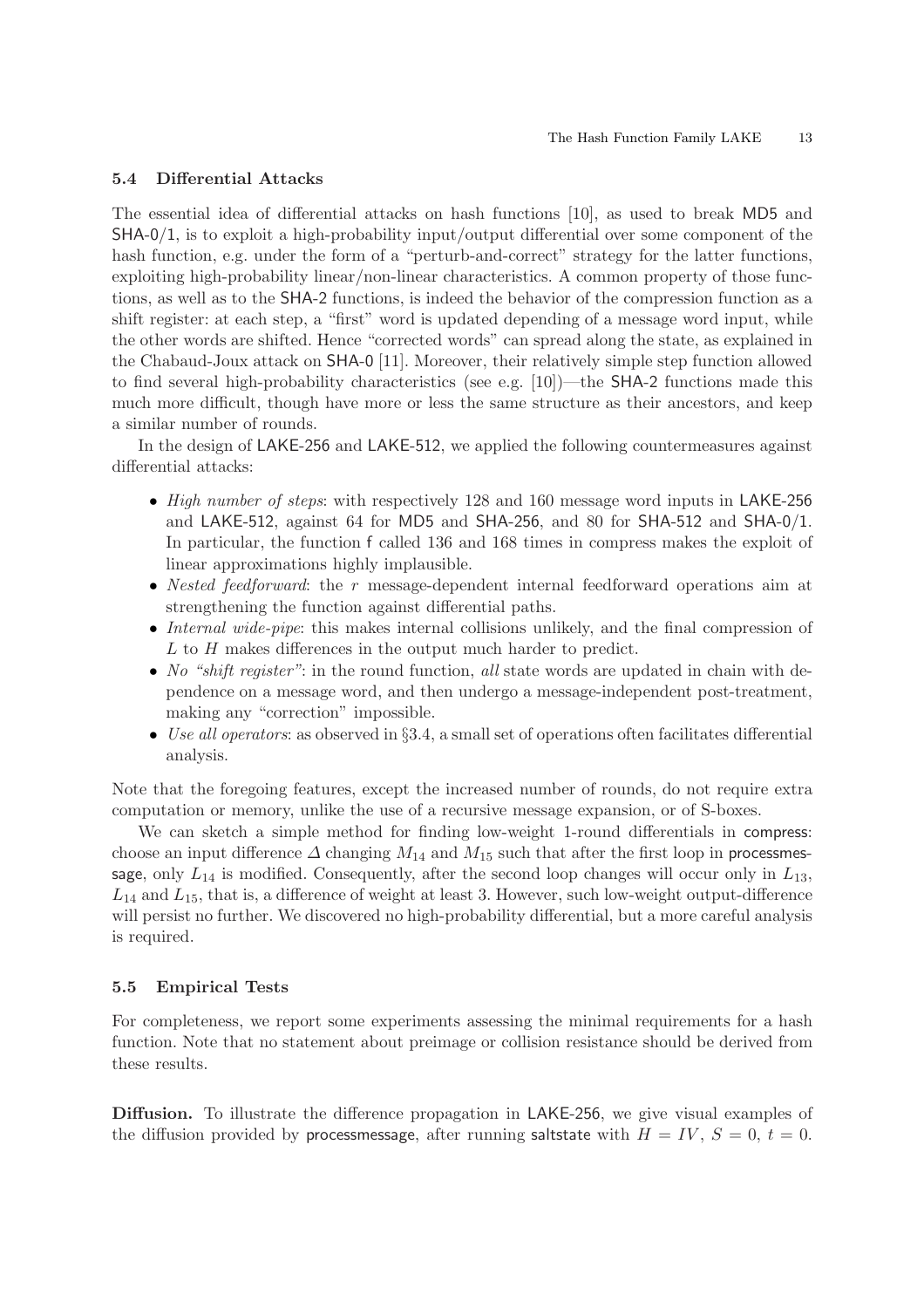The avalanche effect is suggested by the high number of differences within only two rounds of processmessage. We consider various one-bit differences in random messages, as presented in Fig. 5: the first stripe represents the message difference, and the eight subsequent ones show the differences in the buffer  $L$  after each round of processmessage.



Fig. 5. Diffusion diagrams, for randomly chosen messages and a difference at 2nd, 128th, 256th, and 512th position.

The observation that the most-significant bits of the message diffuse less after one round can easily be explained by the algorithm of processmessage. This however has no consequence on the security per se, since after only two rounds no kind of regularity seems observable.

# Acknowledgments

We would like to thank the reviewers of FSE 2008 who pointed out several issues to improve the paper, and F. Mendel, C. Rechberger, M. Schläffer, and S. Lucks for their analysis of LAKE.

# References

- 1. Elena Andreeva, Gregory Neven, Bart Preneel, and Thomas Shrimpton. Seven-properties-preserving iterated hashing: The RMC construction. Technical Report STVL4-KUL15-RMC-1.0, ECRYPT, 2006.
- 2. Elena Andreeva, Gregory Neven, Bart Preneel, and Thomas Shrimpton. Seven-property-preserving iterated hashing: ROX. In Kurosawa [21], pages 130–146.
- 3. Paulo Barreto and Vincent Rijmen. The Whirlpool hashing function. First Open NESSIE Workshop, 2000.
- 4. Mihir Bellare, Oded Goldreich, and Shafi Goldwasser. Incremental cryptography: The case of hashing and signing. In Yvo Desmedt, editor, CRYPTO, volume 839 of LNCS, pages 216–233. Springer, 1994.
- 5. Mihir Bellare and Thomas Ristenpart. Multi-property-preserving hash domain extension and the EMD transform. In Lai and Chen [22], pages 299–314.
- 6. Daniel J. Bernstein. The cpucycles library. http://ebats.cr.yp.to/cpucycles.html.
- 7. Daniel J. Bernstein. Salsa20. Technical Report 2005/25, ECRYPT eSTREAM, 2005. Papers and code available at http://cr.yp.to/snuffle.html.
- 8. Eli Biham and Orr Dunkelman. A framework for iterative hash functions HAIFA. Cryptology ePrint Archive, Report 2007/278, 2007. Previously presented at the second NIST Hash Function Workshop, 2006.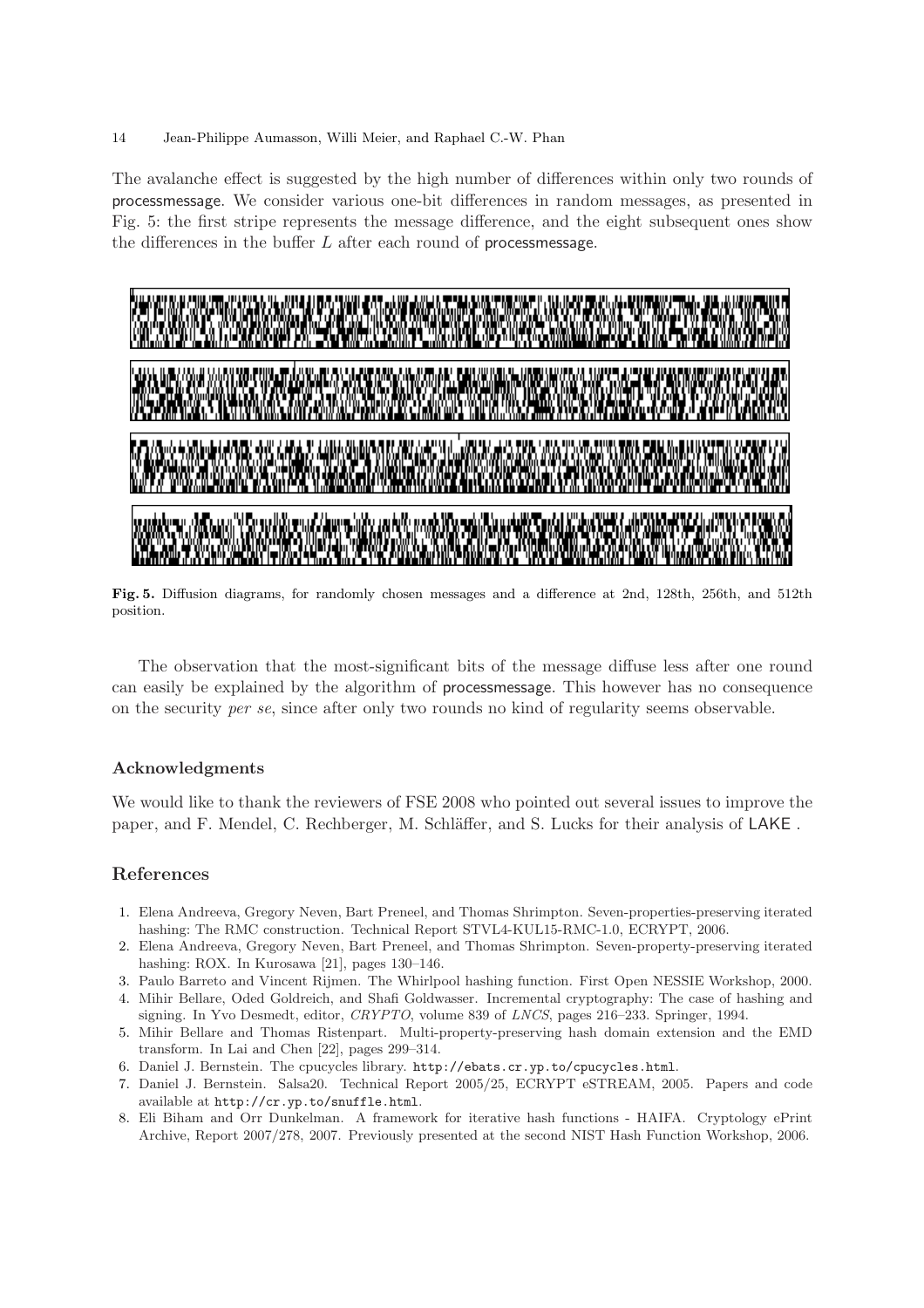- 9. Alex Biryukov, editor. Fast Software Encryption, 14th International Workshop, FSE 2007, Luxembourg, Luxembourg, March 26-28, 2007, Revised Selected Papers, volume 4593 of LNCS. Springer, 2007.
- 10. Christophe De Cannière and Christian Rechberger. Finding SHA-1 characteristics: General results and applications. In Lai and Chen [22], pages 1–20.
- 11. Florent Chabaud and Antoine Joux. Differential collisions in SHA-0. In Krawczyk [20], pages 56–71.
- 12. Christophe Devine. XySSL. http://xyssl.org/code/.
- 13. Hans Dobbertin, Antoon Bosselaers, and Bart Preneel. RIPEMD-160: A strengthened version of RIPEMD. In Dieter Gollmann, editor, Fast Software Encryption, volume 1039 of LNCS, pages 71–82. Springer, 1996.
- 14. Hakan Englund, Thomas Johansson, and Meltem Sonmez Turan. A framework for chosen IV statistical analysis of stream ciphers. In Special ECRYPT Workshop - Tools for Cryptanalysis, 2007. Available at http://www.impan.gov.pl/BC/Program/conferences/07Crypt-prg.html.
- 15. Shai Halevi and Hugo Krawczyk. Strengthening digital signatures via randomized hashing. In Cynthia Dwork, editor, CRYPTO, volume 4117 of LNCS, pages 41–59. Springer, 2006.
- 16. Martin Hellman. A cryptanalytic time-memory tradeoff. IEEE Transactions on Information Theory, 26:401– 406, 1980.
- 17. Deukjo Hong, Donghoon Chang, Jaechul Sung, Sangjin Lee, Seokhie Hong, Jaesang Lee, Dukjae Moon, and Sungtaek Chee. A new dedicated 256-bit hash function: FORK-256. In Matthew J. B. Robshaw, editor, FSE, volume 4047 of LNCS, pages 195–209. Springer, 2006.
- 18. Lars R. Knudsen. SMASH a cryptographic hash function. In Henri Gilbert and Helena Handschuh, editors, FSE, volume 3557 of LNCS, pages 228–242. Springer, 2005.
- 19. Lars R. Knudsen, Christian Rechberger, and Søren S. Thomsen. The Grindahl hash functions. In Biryukov [9], pages 39–57. Paper and code available at http://www.ramkilde.com/grindahl/.
- 20. Hugo Krawczyk, editor. Advances in Cryptology CRYPTO'98, 18th Annual International Cryptology Conference, Santa Barbara, California, USA, August 23-27, 1998, Proceedings, volume 1462 of LNCS. Springer, 1998.
- 21. Kaoru Kurosawa, editor. Advances in Cryptology ASIACRYPT 2007, 13th International Conference on the Theory and Application of Cryptology and Information Security, Kuching, Malaysia, December 2-6, 2007, Proceedings, volume 4833 of LNCS. Springer, 2007.
- 22. Xuejia Lai and Kefei Chen, editors. Advances in Cryptology ASIACRYPT 2006, 12th International Conference on the Theory and Application of Cryptology and Information Security, Shanghai, China, December 3-7, 2006, Proceedings, volume 4284 of LNCS. Springer, 2006.
- 23. Stefan Lucks. Design principles for iterated hash functions. Cryptology ePrint Archive, Report 2004/253, 2004.
- 24. Stefan Lucks. A failure-friendly design principle for hash functions. In Bimal K. Roy, editor, ASIACRYPT, volume 3788 of LNCS, pages 474–494. Springer, 2005.
- 25. Krystian Matusiewicz, Thomas Peyrin, Olivier Billet, Scott Contini, and Josef Pieprzyk. Cryptanalysis of FORK-256. In Biryukov [9], pages 19–38. See also http://www.ics.mq.edu.au/~kmatus/FORK/.
- 26. Florian Mendel, Christian Rechberger, and Martin Schläffer. Collisions for round-reduced LAKE. Submitted, 2008.
- 27. Florian Mendel and Vincent Rijmen. Cryptanalysis of the Tiger hash function. In Kurosawa [21], pages 536–550.
- 28. Moni Naor and Omer Reingold. From unpredictability to indistinguishability: A simple construction of pseudo-random functions from MACs (extended abstract). In Krawczyk [20], pages 267–282.
- 29. NIST. FIPS 180-2 secure hash standard, 2002.
- 30. NIST. Cryptographic hash project, 2007. http://www.nist.gov/hash-competition.
- 31. Sean O'Neil. Algebraic structure defectoscopy. http://defectoscopy.com/.
- 32. Sean O'Neil. Algebraic structure defectoscopy. In Special ECRYPT Workshop Tools for Cryptanalysis, 2007. Available at http://www.impan.gov.pl/BC/Program/conferences/07Crypt-prg.html.
- 33. Pinakpani Pal and Palash Sarkar. PARSHA-256 a new parallelizable hash function and a multithreaded implementation. In Thomas Johansson, editor, FSE, volume 2887 of LNCS, pages 347–361. Springer, 2003.
- 34. Thomas Peyrin. Cryptanalysis of Grindahl. In Kurosawa [21], pages 551–567.
- 35. Norbert Pramstaller, Christian Rechberger, and Vincent Rijmen. Breaking a new hash function design strategy called SMASH. In Bart Preneel and Stafford E. Tavares, editors, SAC, volume 3897 of LNCS, pages 233–244. Springer, 2005.
- 36. Jean-Jacques Quisquater and Jean-Paul Delescaille. How easy is collision search? Application to DES (extended summary). In Jean-Jacques Quisquater and Joos Vandewalle, editors, EUROCRYPT, volume 434 of LNCS, pages 429–434. Springer, 1989.